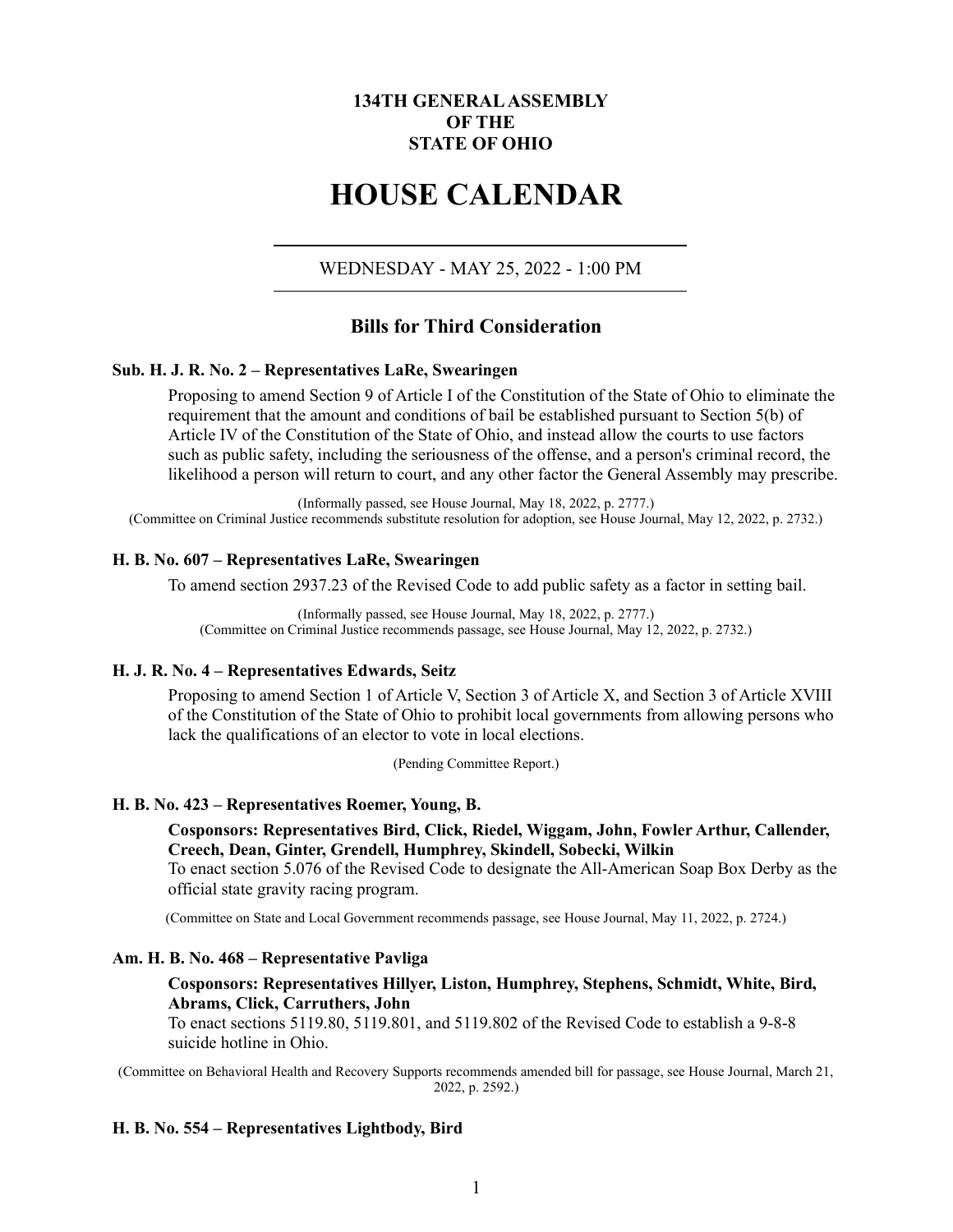# **Cosponsors: Representatives Miller, A., Brown, Click, Galonski, Hillyer, Humphrey, Lanese, Lepore-Hagan, Liston, Merrin, Miller, J., O'Brien, Robinson, Seitz, Sheehy, Sobecki, Troy, Weinstein, White**

To amend section 3319.222 of the Revised Code to require the State Board of Education to issue temporary educator licenses to applicants with expired professional teacher's certificates and professional educator licenses.

(Committee on Primary and Secondary Education recommends passage, see House Journal, May 18, 2022, p. 2756.)

# **Am. H. B. No. 569 – Representatives Holmes, White**

# **Cosponsors: Representatives Hall, John, Miller, J.**

To enact section 3333.421 of the Revised Code to authorize institutions of higher education to establish Ohio Hidden Hero Scholarship Programs.

(Committee on Higher Education and Career Readiness recommends amended bill for passage, see House Journal, May 18, 2022, p. 2755.)

### **H. B. No. 591 – Representatives Sweeney, Click**

**Cosponsors: Representatives Brent, Brown, Crossman, Galonski, Davis, Ingram, Jarrells, Leland, Lepore-Hagan, Lightbody, Miller, A., Miller, J., Miranda, O'Brien, Patton, Ray, Sheehy, Smith, K., Troy, White, Liston, West**

To enact section 5.2529 of the Revised Code to designate "Eating Disorders Awareness Week" in Ohio.

(Committee on Health recommends passage, see House Journal, May 18, 2022, p. 2754.)

### **Sub. H. B. No. 606 – Representatives Bird, Ingram**

#### **Cosponsors: Representatives Manning, Click**

To amend sections 3314.03, 3326.11, and 3328.24 and to enact section 3313.7117 of the Revised Code to enact "Sarah's Law for Seizure Safe Schools" to require public and chartered nonpublic schools to create a seizure action plan for each student with a seizure disorder or epilepsy.

(Committee on Primary and Secondary Education recommends substitute bill for passage, see House Journal, May 18, 2022, p. 2753.)

# **Sub. S. B. No. 61 – Senators Blessing, Antonio**

# **Cosponsors: Senators Maharath, Cirino, Craig, Fedor, Rulli, Thomas, Yuko Representatives Hillyer, Skindell**

To amend sections 317.32, 349.01, 5311.05, 5311.08, 5311.081, 5311.091, 5311.16, 5311.18, 5312.02, 5312.03, 5312.05, 5312.06, 5312.07, and 5312.11 and to enact sections 5311.192 and 5312.16 of the Revised Code regarding condominiums, planned community properties, and new communities.

(House committee on Civil Justice recommends substitute bill for passage, see House Journal, May 5, 2022, p. 2720.) (Senate recommends passage, see Senate Journal, January 26, 2022, p. 1785.)

(Senate committee on Local Government and Elections recommends substitute bill for passage, see Senate Journal, January 26, 2022, p. 1780.)

# **S. B. No. 204 – Senator Roegner**

**Cosponsors: Senators Huffman, S., Antonio, Blessing, Cirino, Gavarone, Hackett, Johnson, Lang, Maharath, McColley, O'Brien, Peterson, Reineke, Romanchuk, Rulli, Thomas, Wilson Representative Pavliga**

To enact sections 4757.50 and 4757.511 of the Revised Code to enter into the Counseling Compact.

(House committee on Behavioral Health and Recovery Supports recommends passage, see House Journal, May 23, 2022, p.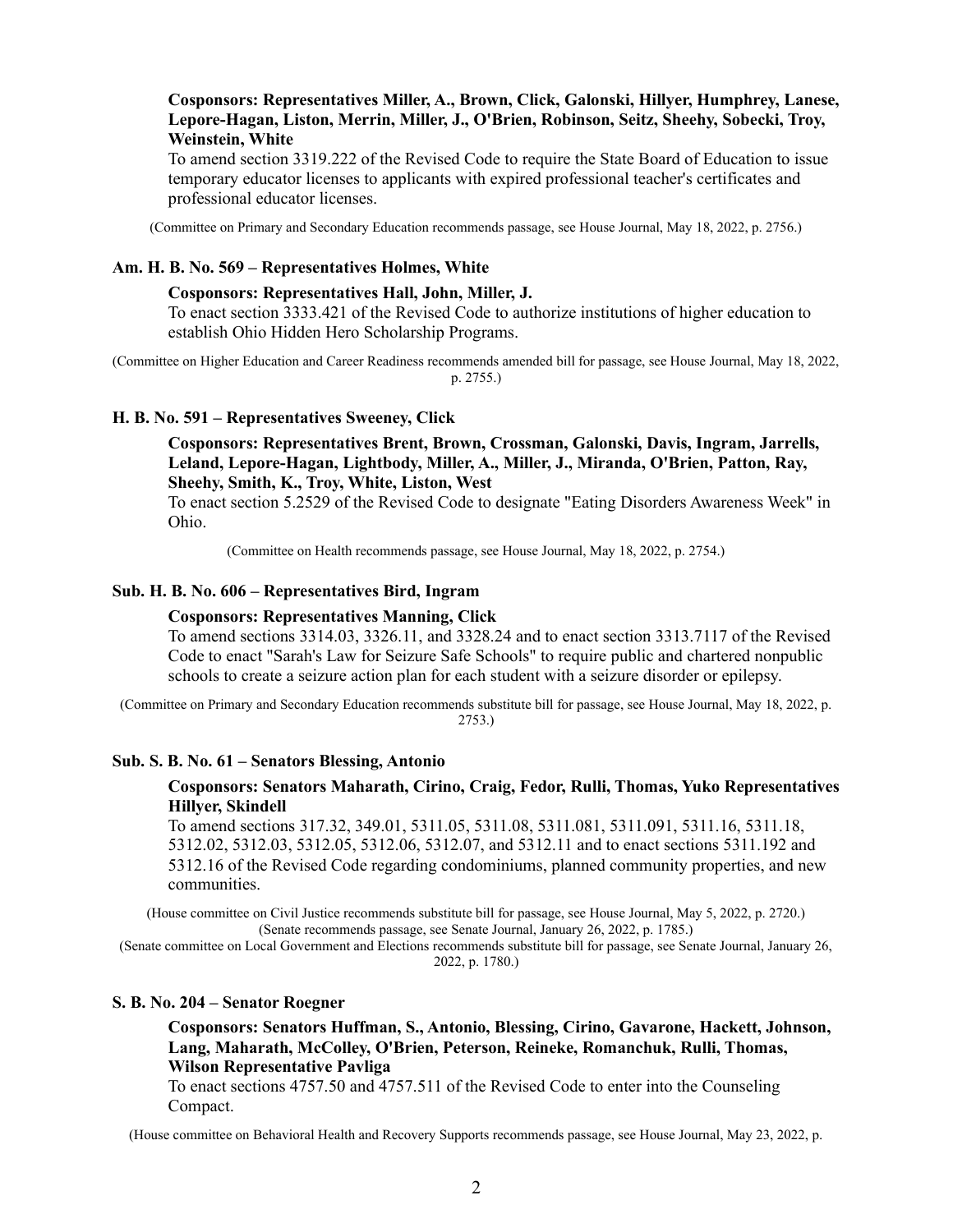# **(Bills or resolutions below the black line have been recommended for passage or adoption by designated committees)**

# **H. B. No. 15 – Representative Carfagna**

# **Cosponsors: Representatives Baldridge, McClain, Sheehy, Creech, Ghanbari, Hall, Johnson, O'Brien, Young, B.**

To enact section 5534.914 of the Revised Code to designate a portion of State Route 13 in Knox County as the "William 'Bill' Burgett Memorial Highway.

(Committee on Transportation and Public Safety recommends passage, see House Journal, March 3, 2021, p. 229.)

# **H. B. No. 19 – Representatives Sobecki, Sheehy**

# **Cosponsors: Representatives Galonski, Miranda, Sweeney, Patton, Riedel, Crawley, Blackshear, Crossman, Smith, K., Russo, Schmidt, McClain, Click, Miller, J., Baldridge, Creech, Ghanbari, Hall, Johnson, O'Brien, Young, B.**

To enact section 5534.419 of the Revised Code to designate a portion of State Route 184 in Lucas County as the "Officer Anthony Dia Memorial Highway."

(Committee on Transportation and Public Safety recommends passage, see House Journal, March 3, 2021, p. 229.)

# **H. B. No. 25 – Representative Pavliga**

# **Cosponsors: Representatives Baldridge, McClain, Sheehy, Creech, Ghanbari, Hall, Johnson, Miranda, Young, B.**

To enact section 5534.828 of the Revised Code to designate a portion of Interstate Route 76 in Portage County as the "CPL Benjamin C. Dillon Memorial Highway."

(Committee on Transportation and Public Safety recommends passage, see House Journal, March 3, 2021, p. 230.)

# **H. B. No. 26 – Representative Richardson**

**Cosponsors: Representatives Abrams, Click, Ghanbari, Hall, McClain, Miller, A., Miller, J., Patton, Plummer, Ray, Riedel, Kick, Baldridge, Sheehy, Brent, Miranda, O'Brien** To enact section 5534.418 of the Revised Code to designate a portion of State Route 309 in Marion County as the "Deputy Sheriff Bill Bender and Trooper Randy Bender Memorial Highway."

(Committee on Transportation and Public Safety recommends passage, see House Journal, March 10, 2021, p. 289.)

# **H. B. No. 33 – Representatives Miranda, Denson**

**Cosponsors: Representatives Brinkman, Baldridge, Miller, J., Sykes, Smith, K., Hall, Ingram, Schmidt, Sobecki, Riedel, Crawley, Hoops, Patton, Crossman, Gross, Russo, Sheehy, Galonski, Click, Howse, McClain, Creech, Ghanbari, Johnson, LaRe, O'Brien, Young, B.**

To enact section 5534.415 of the Revised Code to designate a portion of Interstate Route 275 in Hamilton County as the "Officer Kaia L. Grant Memorial Highway."

(Committee on Transportation and Public Safety recommends passage, see House Journal, March 3, 2021, p. 230.)

# **H. B. No. 36 – Representatives LaRe, Miller, A.**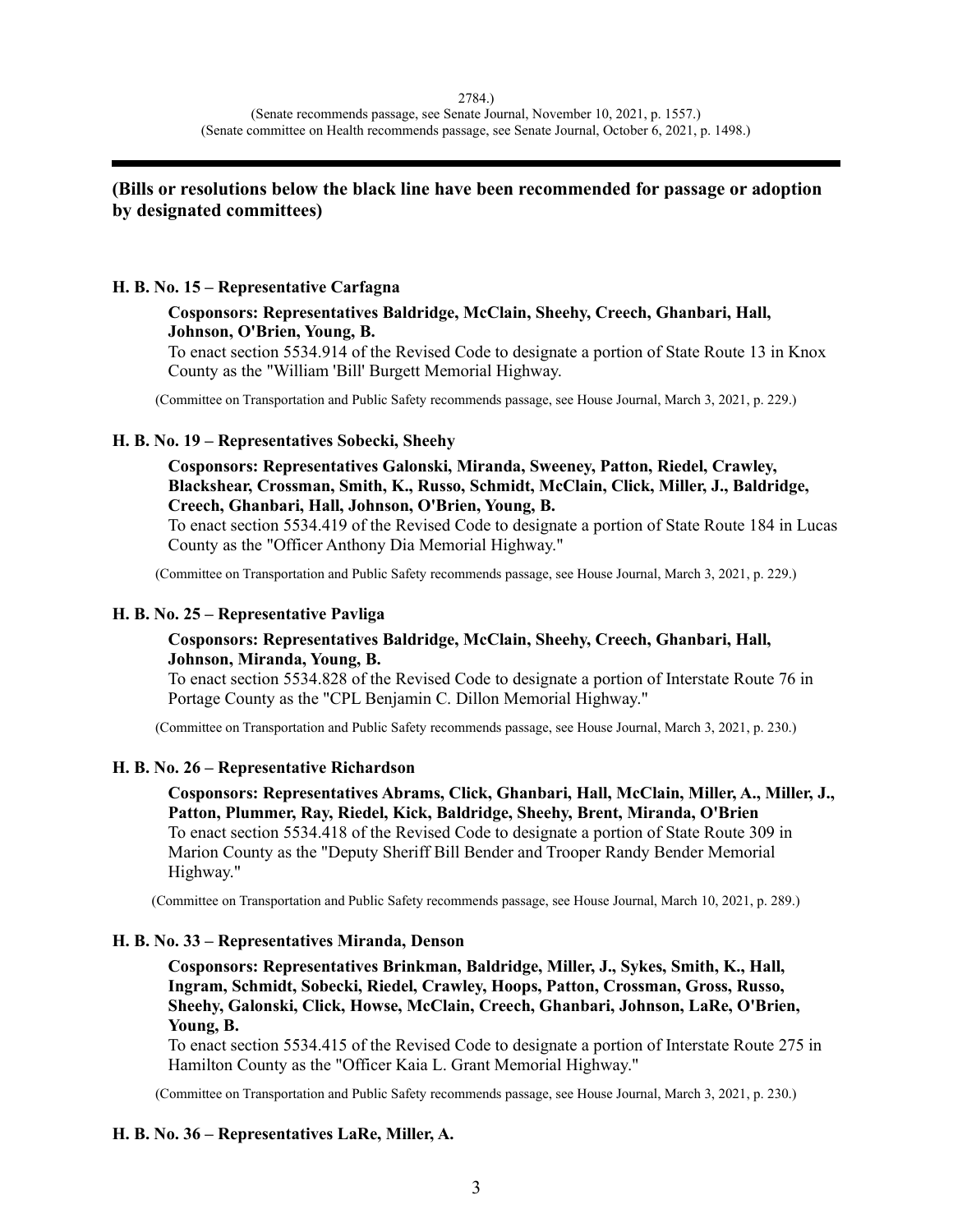# **Cosponsors: Representatives Miller, J., Hall, Hoops, Stewart, Gross, Fowler Arthur, Sheehy, Crossman, Schmidt, Smith, K., Richardson, Riedel, Kick, Baldridge, McClain, Creech, Ghanbari, Johnson, Miranda, Young, B.**

To enact section 5534.838 of the Revised Code to designate a portion of State Route 158 in Fairfield County as the "SGT Joseph P. Collette Memorial Highway."

(Committee on Transportation and Public Safety recommends passage, see House Journal, March 3, 2021, p. 231.)

# **Sub. H. B. No. 64 – Representative Powell**

**Cosponsors: Representatives Merrin, Click, Riedel, Sheehy, Seitz, Abrams, Schmidt, White** To amend section 2901.13 and to enact sections 2305.118, 2907.13, 2907.14, 4731.86, 4731.861, 4731.862, 4731.864, 4731.865, 4731.867, 4731.869, 4731.8610, and 4731.8611 of the Revised Code to create the crime of fraudulent assisted reproduction and civil actions for an assisted reproduction procedure without consent.

(Committee on Criminal Justice recommends substitute bill for passage, see House Journal, April 6, 2022, p. 2683.)

#### **H. B. No. 80 – Representative Sobecki**

**Cosponsors: Representatives Hicks-Hudson, Sheehy, Hall, Riedel, Galonski, Hoops, Gross, Liston, Click, Smith, K., Lepore-Hagan, Miller, J., O'Brien, Schmidt, LaRe, Richardson, Baldridge, McClain, Creech, Ghanbari, Johnson, Miranda, Young, B.** To enact section 5534.432 of the Revised Code to designate a portion of State Route 184 in Lucas

County as the "Officer Brandon Stalker Memorial Highway."

(Committee on Transportation and Public Safety recommends passage, see House Journal, March 3, 2021, p. 231.)

#### **H. B. No. 84 – Representative Jones**

# **Cosponsors: Representatives Baldridge, McClain, Sheehy, Creech, Hall, O'Brien**

To enact section 5534.872 of the Revised Code to designate a portion of State Route 60 in Washington County as the "U.S. Army Specialist Christian D. Ward Memorial Highway."

(Committee on Transportation and Public Safety recommends passage, see House Journal, March 10, 2021, p. 290.)

# **H. B. No. 85 – Representative Jones**

# **Cosponsors: Representatives Baldridge, McClain, Sheehy, Creech, Hall, O'Brien**

To enact section 5534.912 of the Revised Code to designate a portion of State Route 800 in Belmont County as the "Steven Lowell Cook Memorial Highway."

(Committee on Transportation and Public Safety recommends passage, see House Journal, March 10, 2021, p. 291.)

# **H. B. No. 89 – Representative Wiggam**

**Cosponsors: Representatives Edwards, Lipps, Merrin, Manchester, Seitz, Vitale, Kick, Stoltzfus, Pavliga, Powell, Fowler Arthur, Schmidt, Callender, Creech, Dean, Ginter** To amend sections 2923.12, 2923.126, 2923.128, and 2923.16 of the Revised Code to modify the requirement that a concealed handgun licensee must notify a law enforcement officer that the licensee is authorized to carry a concealed handgun and is carrying a concealed handgun when stopped.

(Committee on State and Local Government recommends passage, see House Journal, March 10, 2021, p. 288.)

# **H. B. No. 102 – Representative Holmes**

# **Cosponsors: Representatives Baldridge, McClain, Sheehy, Ghanbari, Hall, O'Brien, Young, B.**

To enact section 5534.841 of the Revised Code to designate a portion of Interstate Route 70 in Licking County as the "SFC Ron Rosser Medal of Honor Recipient Memorial Highway."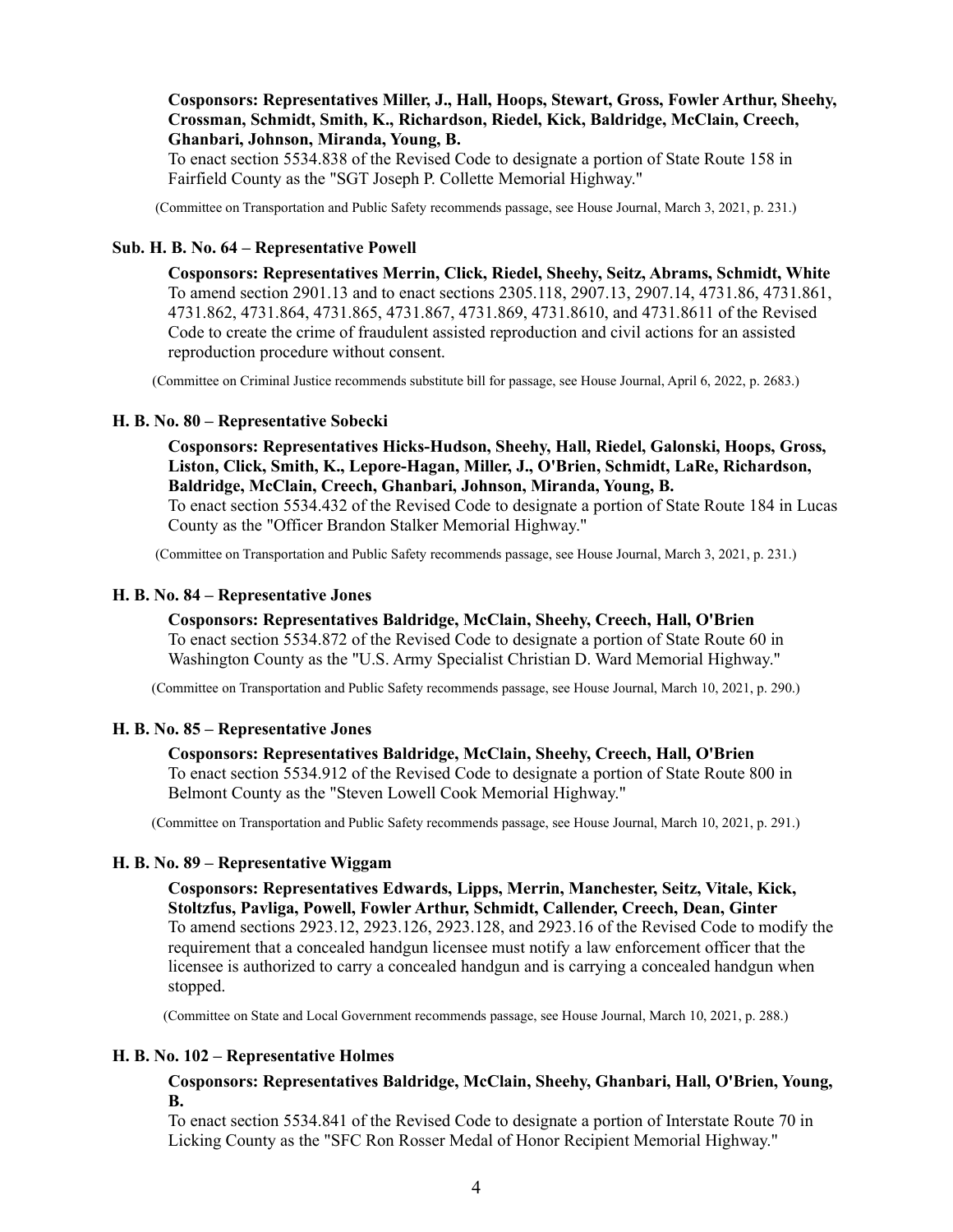(Committee on Transportation and Public Safety recommends passage, see House Journal, March 10, 2021, p. 291.)

### **H. B. No. 104 – Representative Stein**

#### **Cosponsors: Representatives Baldridge, McClain, Sheehy, Hall, Miranda, O'Brien**

To enact section 5534.603 of the Revised Code to designate a portion of State Route 162 in Huron County as the "Army Sergeant Patrick Ryan Carroll Memorial Highway."

(Committee on Transportation and Public Safety recommends passage, see House Journal, March 10, 2021, p. 291.)

# **H. B. No. 119 – Representatives Sweeney, Holmes**

**Cosponsors: Representatives Baldridge, McClain, Sheehy, Miranda, O'Brien, Young, B.** To amend section 4501.21 and to enact section 4503.507 of the Revised Code to create "The Ohio Aerospace Institute" license plate.

(Committee on Transportation and Public Safety recommends passage, see House Journal, March 10, 2021, p. 292.)

### **H. B. No. 131 – Representative Brinkman**

**Cosponsors: Representatives Baldridge, McClain, Sheehy, Hall, O'Brien, Young, B.** To enact section 5534.416 of the Revised Code to designate a portion of U.S. Route 50 in Hamilton County as the "Deputy Sheriff Emil Kleinwaechter Memorial Highway."

(Committee on Transportation and Public Safety recommends passage, see House Journal, March 10, 2021, p. 292.)

### **Sub. H. B. No. 142 – Representatives Crawley, Brinkman**

**Cosponsors: Representatives Hicks-Hudson, Boyd, West, Gross, Howse, Skindell, Lightbody, Boggs, Miller, A., Smith, M., Young, T., Brent, Russo, Kelly, Weinstein, Jarrells** To enact sections 4723.89, 4723.90, 5120.658, and 5164.071 of the Revised Code regarding doula services and to repeal sections 4723.89, 4723.90, 5120.658, and 5164.071 of the Revised Code five years after those sections take effect, to abolish those provisions on that date.

(Committee on Families, Aging, and Human Services recommends substitute bill for passage, see House Journal, May 23, 2022, p. 2784.)

(Committee on Rules and Reference recommends re-referral, see House Journal, May 5, 2021, p. 654.) (Committee on Health recommends re-referral, see House Journal, May 4, 2021, p. 640.)

### **H. B. No. 154 – Representative Stewart**

#### **Cosponsors: Representatives Sheehy, Hall, LaRe**

To amend section 4501.21 and to enact section 4503.597 of the Revised Code to create the "Circleville Pumpkin Show" license plate.

(Committee on Transportation and Public Safety recommends passage, see House Journal, March 17, 2021, p. 362.)

#### **H. B. No. 162 – Representative Galonski**

#### **Cosponsor: Representative Hillyer**

To express the General Assembly's intent to remove from the Revised Code derogatory terminology regarding individuals with disabilities.

(Committee on Civil Justice recommends passage, see House Journal, May 3, 2021, p. 635.)

#### **H. B. No. 164 – Representative Ghanbari**

**Cosponsors: Representatives Baldridge, McClain, Sheehy, Creech, Hall, LaRe, O'Brien** To enact section 5534.837 of the Revised Code to designate a portion of State Route 795 in Wood County as the "Lake Township Veterans Memorial Highway."

(Committee on Transportation and Public Safety recommends passage, see House Journal, March 24, 2021, p. 398.)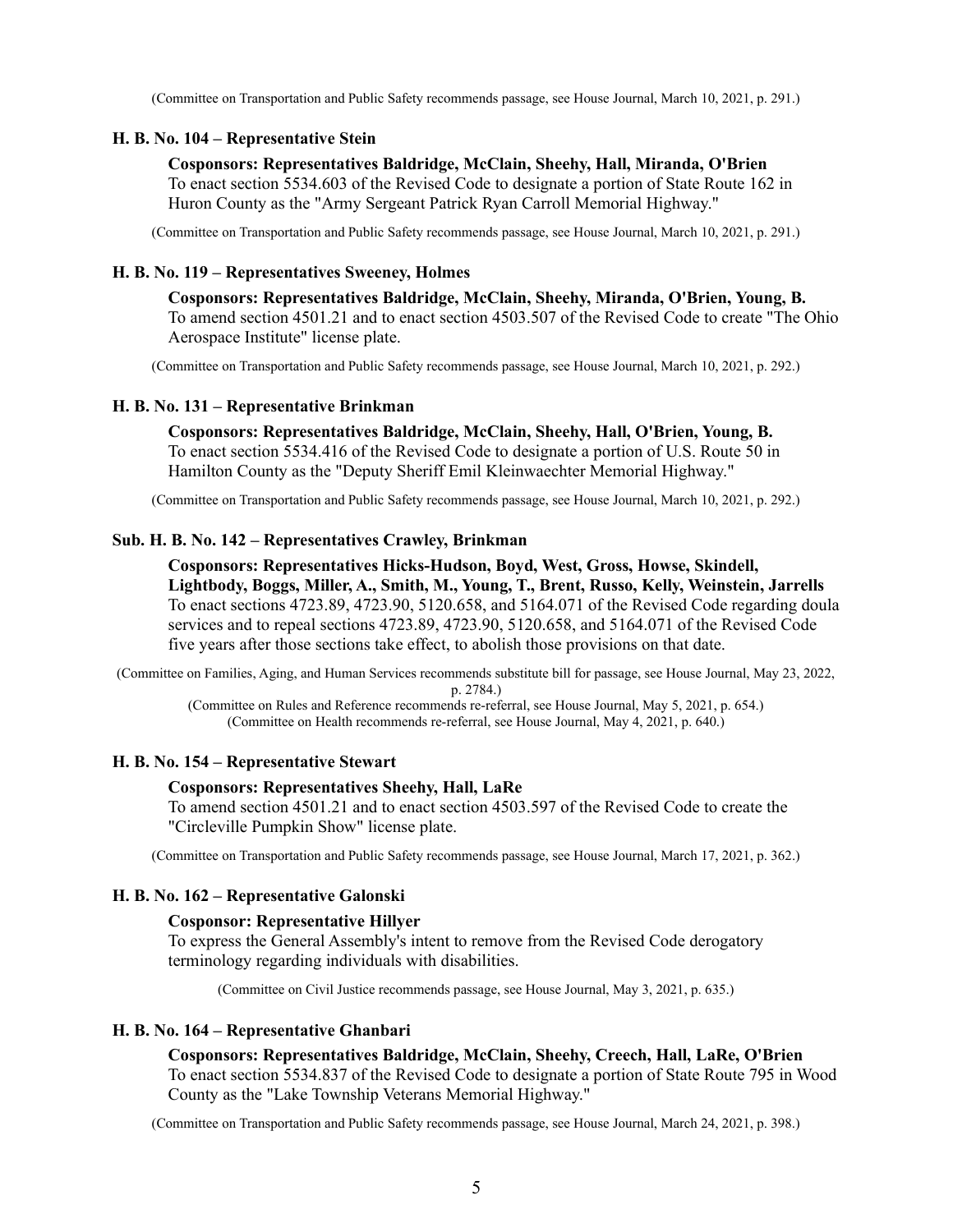### **H. B. No. 171 – Representatives Lanese, Ray**

# **Cosponsors: Representatives Gross, Lipps, Miller, J., Riedel, Patton, Young, T., Baldridge, Sheehy, Hall, LaRe**

To amend section 4501.21 and to enact section 4503.578 of the Revised Code to create the "Keep Ohio Beautiful" license plate.

(Committee on Transportation and Public Safety recommends passage, see House Journal, March 17, 2021, p. 363.)

#### **H. B. No. 180 – Representative Abrams**

# **Cosponsors: Representatives Ray, Kick, Click, Schmidt, Riedel, LaRe, Bird, Gross, Patton, Hoops, Seitz, Baldridge, McClain, Sheehy, Creech, Hall, Miranda**

To enact section 5534.431 of the Revised Code to designate a portion of I-71 in Hamilton County as the "Officers Dennis Bennington and Robert Seiffert Memorial Highway."

(Committee on Transportation and Public Safety recommends passage, see House Journal, March 17, 2021, p. 363.)

#### **Sub. H. B. No. 203 – Representative Powell**

# **Cosponsors: Representatives Riedel, Click, Fowler Arthur, Lipps, Gross, Merrin, Kick, McClain, Dean, Jordan, Zeltwanger**

To amend sections 109.73, 109.77, 109.771, 109.78, 109.804, 147.01, 147.63, 169.16, 173.21, 173.391, 173.422, 503.41, 715.27, 903.07, 905.321, 917.09, 917.091, 921.06, 921.11, 921.12, 921.24, 921.26, 926.30, 928.02, 943.09, 956.05, 956.06, 1315.04, 1315.13, 1315.23, 1321.04, 1321.37, 1321.53, 1321.64, 1321.74, 1322.10, 1322.21, 1513.07, 1513.161, 1514.12, 1514.47, 1531.40, 1533.051, 1533.51, 1561.14, 1561.15, 1561.16, 1561.17, 1561.18, 1561.19, 1561.20, 1561.21, 1561.22, 1565.06, 1565.15, 1707.15, 1707.151, 1707.16, 1707.161, 1707.163, 1707.165, 1717.06, 3101.10, 3301.071, 3301.074, 3319.088, 3319.22, 3319.226, 3319.229, 3319.26, 3319.261, 3319.262, 3319.27, 3319.28, 3319.301, 3319.303, 3319.361, 3327.10, 3703.21, 3704.14, 3713.05, 3717.09, 3723.03, 3723.06, 3737.83, 3737.881, 3742.05, 3743.03, 3743.16, 3743.40, 3743.51, 3748.07, 3748.12, 3769.03, 3770.05, 3772.13, 3772.131, 3773.36, 3773.421, 3781.10, 3781.102, 3781.105, 3905.041, 3905.062, 3905.063, 3905.07, 3905.071, 3905.072, 3905.08, 3905.09, 3905.30, 3905.471, 3905.72, 3905.81, 3905.85, 3916.03, 3951.03, 3951.05, 3951.09, 4104.07, 4104.101, 4104.19, 4105.02, 4169.03, 4301.10, 4508.03, 4508.04, 4508.08, 4511.763, 4701.06, 4701.07, 4701.10, 4703.08, 4703.10, 4703.33, 4703.35, 4703.37, 4707.07, 4707.072, 4707.09, 4709.07, 4709.08, 4709.10, 4713.10, 4713.28, 4713.30, 4713.31, 4713.34, 4713.37, 4713.69, 4715.03, 4715.09, 4715.10, 4715.16, 4715.27, 4715.362, 4715.363, 4715.39, 4715.42, 4715.421, 4715.43, 4715.53, 4715.62, 4717.05, 4717.051, 4717.10, 4723.08, 4723.09, 4723.26, 4723.32, 4723.41, 4723.651, 4723.75, 4723.76, 4723.85, 4725.13, 4725.18, 4725.26, 4725.48, 4725.52, 4725.57, 4725.591, 4727.03, 4728.03, 4729.09, 4729.11, 4729.15, 4729.901, 4729.921, 4730.10, 4731.151, 4731.19, 4731.291, 4731.293, 4731.294, 4731.295, 4731.297, 4731.299, 4731.30, 4731.52, 4731.572, 4731.573, 4732.10, 4732.12, 4732.22, 4733.18, 4733.19, 4734.23, 4734.27, 4734.283, 4735.023, 4735.07, 4735.08, 4735.09, 4735.10, 4735.27, 4735.28, 4736.10, 4736.14, 4740.05, 4740.06, 4741.12, 4741.13, 4741.14, 4741.19, 4743.04, 4743.041, 4747.04, 4747.05, 4747.10, 4749.12, 4751.01, 4751.15, 4751.20, 4751.201, 4751.202, 4751.21, 4751.32, 4752.05, 4752.12, 4753.07, 4753.071, 4753.072, 4753.073, 4753.08, 4753.09, 4753.12, 4755.08, 4755.09, 4755.411, 4755.44, 4755.441, 4755.45, 4755.451, 4755.48, 4755.482, 4755.62, 4755.65, 4757.18, 4758.25, 4759.05, 4759.06, 4760.03, 4760.031, 4761.04, 4761.05, 4762.03, 4763.05, 4764.10, 4765.10, 4765.11, 4765.30, 4765.55, 4767.031, 4771.08, 4773.03, 4774.03, 4775.07, 4778.03, 4778.08, 4778.09, 4779.17, 4779.18, 4781.07, 4781.08, 4781.17, 4783.04, 5123.161, 5123.45, 5126.25, 5902.02, 5903.04, 6109.04, and 6111.46; to enact sections 3746.041, 4796.01, 4796.02, 4796.03, 4796.04, 4796.05, 4796.08, 4796.10, 4796.12, 4796.15, 4796.18, and 4796.20; and to repeal sections 921.08, 1322.24, 3905.081, 4707.12, 4740.08, and 4757.25 of the Revised Code to require an occupational licensing authority to issue a license or government certification to an applicant who holds a license, government certification, or private certification or has satisfactory work experience in another state under certain circumstances and to amend the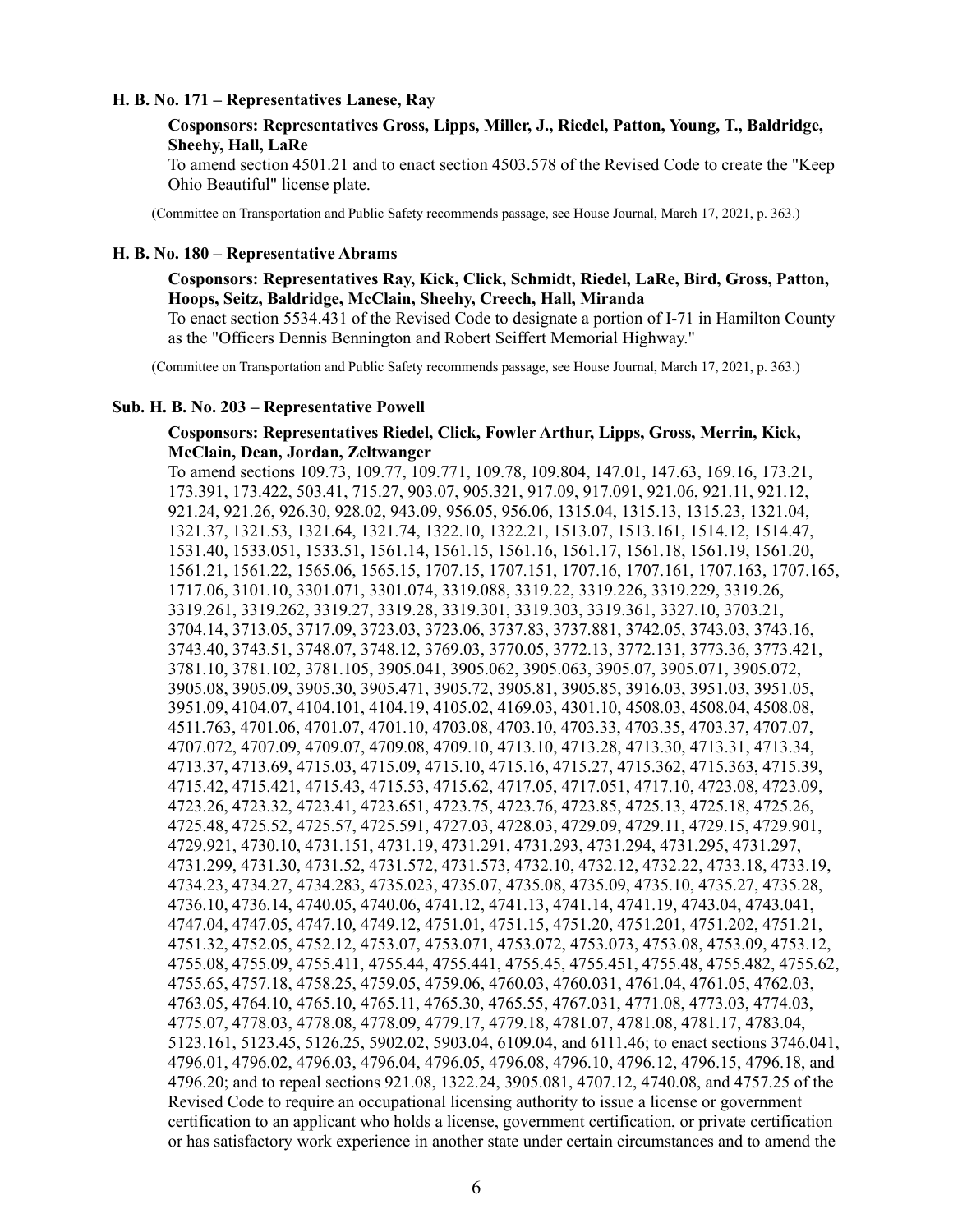version of section 3319.22 of the Revised Code that is scheduled to take effect on April 12, 2023, to continue the changes on and after that date.

(Committee on State and Local Government recommends substitute bill for passage, see House Journal, April 12, 2022, p. 2702.)

#### **H. B. No. 204 – Representative Click**

**Cosponsors: Representatives Creech, Fowler Arthur, Ghanbari, Hall, Jarrells, Johnson, Lampton, LaRe, McClain, Miller, J., Pavliga, Stewart, Swearingen, West, White, Young, B., Young, T., Sheehy, Lepore-Hagan**

To enact section 5534.90 of the Revised Code to designate a portion of U.S. Route 20, in Sandusky County, as "Charles Woodson Way."

(Committee on Transportation and Public Safety recommends passage, see House Journal, June 9, 2021, p. 815.)

#### **H. B. No. 216 – Representative Galonski**

# **Cosponsors: Representatives Miller, J., Smith, K., Crossman, Weinstein, Riedel, Troy, O'Brien, Lepore-Hagan, Russo, Crawley**

To amend section 4503.29 of the Revised Code to allow an applicant for a military license plate to present to the Bureau of Motor Vehicles, as evidence of an honorable discharge, a countyissued veterans identification card in lieu of a DD-214 form issued by the United States Department of Defense.

(Committee on Transportation and Public Safety recommends passage, see House Journal, October 27, 2021, p. 1792.)

# **H. B. No. 217 – Representative Baldridge**

# **Cosponsors: Representatives Hall, Smith, K., Schmidt, Ghanbari, McClain, Kick, Miller, J., Riedel, Bird, Click, Sheehy, Creech, LaRe, Miranda, O'Brien**

To enact section 5534.819 of the Revised Code to designate U.S. Route 52 in Adams County the "Adams County Vietnam Veterans Memorial Highway."

(Committee on Transportation and Public Safety recommends passage, see House Journal, March 24, 2021, p. 398.)

### **H. B. No. 219 – Representative Stephens**

#### **Cosponsor: Representative Johnson**

To amend section 4501.21 and to enact section 4503.516 of the Revised Code to create the "Marshall University" license plate.

(Committee on Transportation and Public Safety recommends passage, see House Journal, May 18, 2021, p. 746.)

# **H. B. No. 220 – Representative Bird**

#### **Cosponsor: Representative Sheehy**

To amend section 4501.21 and to enact section 4503.516 of the Revised Code to create the "University of Alabama" license plate.

(Committee on Transportation and Public Safety recommends passage, see House Journal, May 18, 2021, p. 746.)

#### **H. B. No. 246 – Representative Dean**

# **Cosponsors: Representatives Gross, Smith, K., Click, Kick, LaRe, Riedel, Hoops, Miller, J., Abrams, Jones, Bird, Baldridge, McClain, Sheehy, Creech, Ghanbari, Hall, Johnson, Lepore-Hagan, O'Brien**

To enact section 5534.433 of the Revised Code to designate a portion of State Route 123 in Warren County as the "Officer Ciera N. Greene Memorial Highway."

(Committee on Transportation and Public Safety recommends passage, see House Journal, April 21, 2021, p. 573.)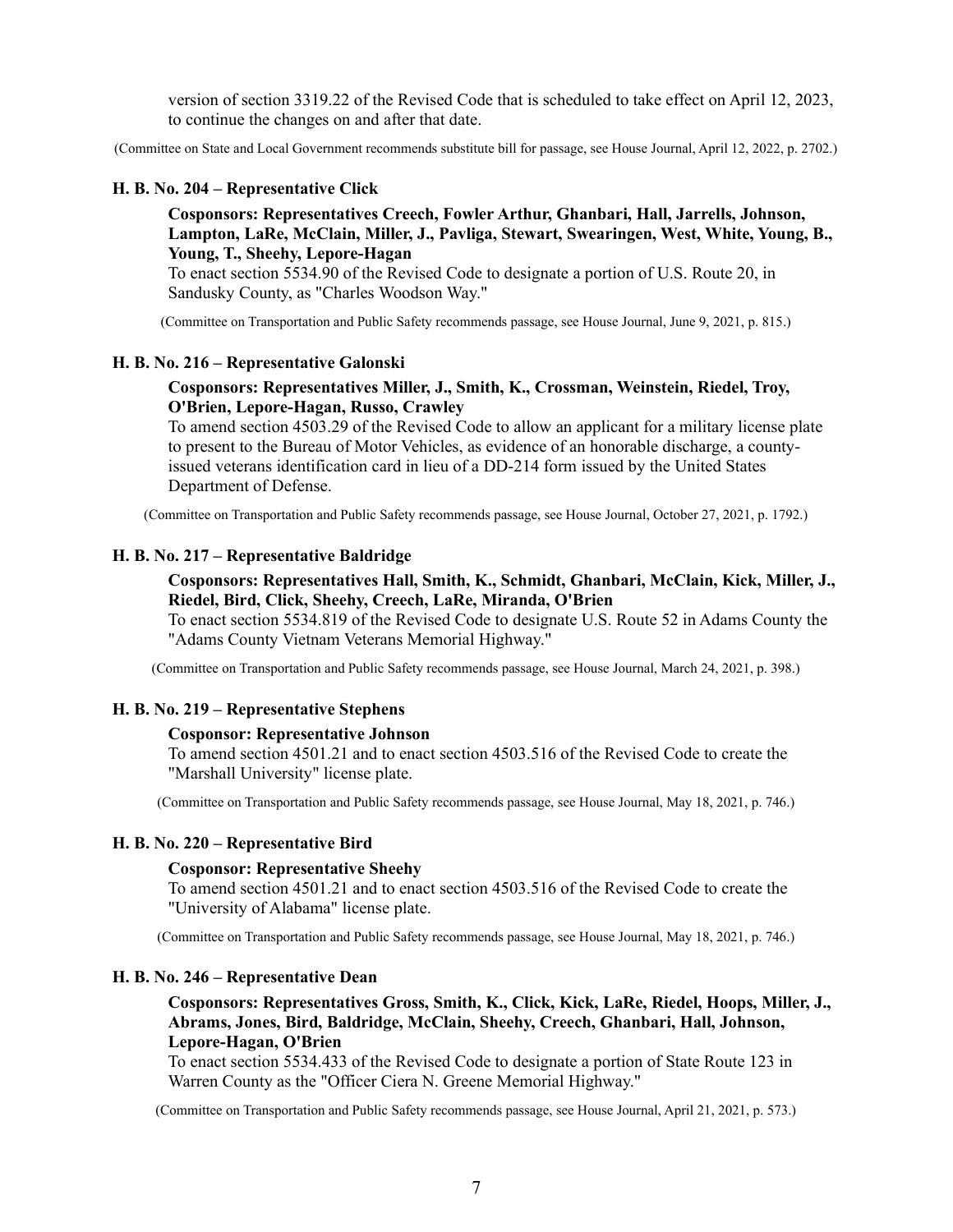### **H. B. No. 250 – Representative Bird**

# **Cosponsors: Representatives Kick, Abrams, Ghanbari, Gross, Hoops, Click, LaRe, Riedel, Fowler Arthur, Miller, J., Pavliga, Jones, Patton, Schmidt, Baldridge, McClain, Sheehy, Creech, Hall, Johnson, Lepore-Hagan, O'Brien**

To enact section 5534.414 of the Revised Code to designate a portion of State Route 32 in Clermont County as the "Deputy Bill Brewer Memorial Highway."

(Committee on Transportation and Public Safety recommends passage, see House Journal, April 21, 2021, p. 573.)

#### **Sub. H. B. No. 258 – Representative Fowler Arthur**

# **Cosponsors: Representatives Bird, Kick, Click, Riedel, Pavliga, Miller, J., Hoops, Smith, K., Baldridge, McClain, Sheehy, Creech, Ghanbari, Hall, LaRe, O'Brien**

To enact section 5534.606 of the Revised Code to designate a bridge over Conneaut Creek in Ashtabula County as the "Sgt. Thomas Cole Walker Memorial Bridge."

(Committee on Transportation and Public Safety recommends substitute bill for passage, see House Journal, May 4, 2021, p. 639.)

#### **H. B. No. 263 – Representative Roemer**

# **Cosponsors: Representatives Baldridge, McClain, Sheehy, Brent, Creech, Ghanbari, Hall, LaRe, O'Brien**

To enact section 5534.605 of the Revised Code to designate a portion of County Road 321 in Stark County as the "Sgt. Vernon R. Judd Memorial Highway."

(Committee on Transportation and Public Safety recommends passage, see House Journal, May 4, 2021, p. 640.)

#### **H. B. No. 268 – Representative Jordan**

# **Cosponsors: Representatives Stoltzfus, Merrin, Lipps, Riedel, Roemer, Plummer, Seitz, Gross, McClain, Wiggam, Young, T.**

To amend section 5739.02 of the Revised Code to exempt from sales and use taxes the sale of investment metal bullion and coins.

(Committee on Ways and Means recommends passage, see House Journal, May 19, 2021, p. 764.)

#### **H. B. No. 308 – Representative Brown**

#### **Cosponsors: Representatives Sheehy, Lepore-Hagan**

To amend section 4501.21 and to enact section 4503.703 of the Revised Code to create the "Loyal Order of the Moose" license plate.

(Committee on Transportation and Public Safety recommends passage, see House Journal, June 9, 2021, p. 815.)

### **H. B. No. 328 – Representative Brown**

**Cosponsors: Representatives Brent, Lepore-Hagan, Smith, K., Crossman, Galonski, West, Weinstein, Troy, Lightbody, Smith, M., Kelly, Miller, A., LaRe, Seitz, Ingram, O'Brien, Boggs, Sweeney, Sobecki, Hoops, Sheehy, Carruthers, Click, Liston**

To enact section 107.64 of the Revised Code to establish the Governor's Office of Drug Policy.

(Committee on Behavioral Health and Recovery Supports recommends passage, see House Journal, March 21, 2022, p. 2592.)

#### **H. B. No. 330 – Representative Lepore-Hagan**

# **Cosponsors: Representatives Click, Galonski, Miller, J., O'Brien, Smith, K., Bird, Fowler Arthur, Riedel, Baldridge, McClain, Sheehy, Ghanbari, Miranda**

To enact section 5534.816 of the Revised Code to designate a bridge along State Route 46 in Mahoning County as the "Air Force 2nd Lt. William Vaughan Memorial Bridge."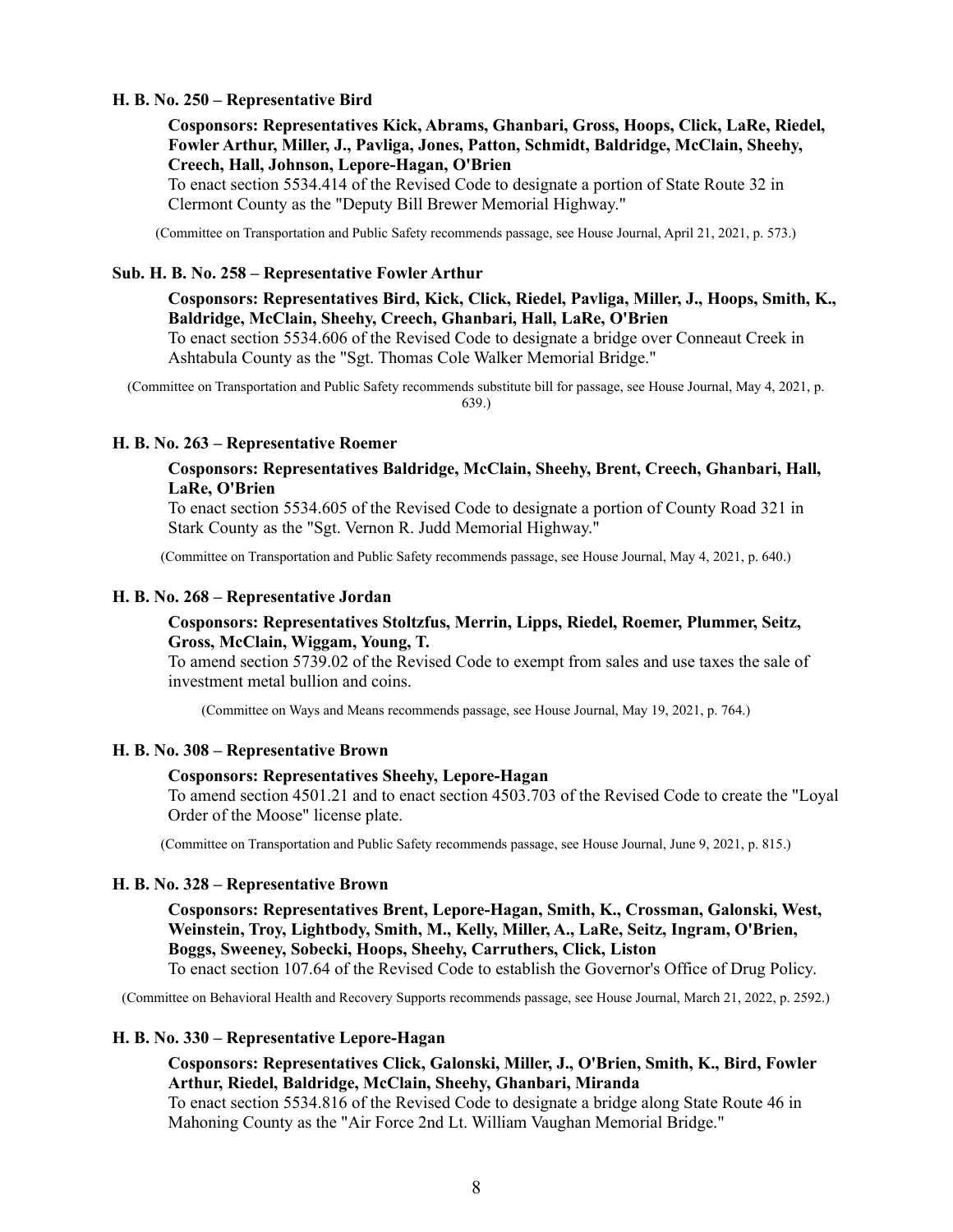(Committee on Transportation and Public Safety recommends passage, see House Journal, June 15, 2021, p. 853.)

### **Sub. H. B. No. 381 – Representative Grendell**

# **Cosponsors: Representatives Hillyer, Gross, Schmidt, Seitz, Pavliga, Fowler Arthur, Hoops, Stein, Stephens**

To enact sections 4933.50 and 4933.501 of the Revised Code to allow for certain structures on a retail electric customer's property to be charged the same as the primary residence.

(Committee on Public Utilities recommends substitute bill for passage, see House Journal, November 16, 2021, p. 1828.)

### **H. B. No. 384 – Representative Cutrona**

#### **Cosponsors: Representatives Baldridge, McClain, Creech, Hall**

To enact section 5534.921 of the Revised Code to designate a portion of State Route 7 in Mahoning County as the "Clarence "Sonny" Smith, Jr. Highway."

(Committee on Transportation and Public Safety recommends passage, see House Journal, November 16, 2021, p. 1830.)

#### **Sub. H. B. No. 389 – Representatives Leland, Seitz**

# **Cosponsors: Representatives Hoops, Ray, Stein, Lightbody, Boggs, Wilkin, Ingram, Sweeney, Brinkman, Carfagna, Gross, Hillyer**

To amend section 4928.02 and to enact sections 4928.6630, 4928.6631, 4928.6633, 4928.6634, 4928.6636, 4928.6639, 4928.6641, 4928.6644, 4928.6645, 4928.6646, 4928.6647, 4928.6650, 4928.6653, 4928.6655, 4928.6657, 4928.6660, and 4928.6665 of the Revised Code to permit electric distribution utilities to establish energy efficiency and demand reduction portfolios.

(Committee on Public Utilities recommends substitute bill for passage, see House Journal, November 18, 2021, p. 1958.)

#### **Am. H. B. No. 393 – Representative Click**

# **Cosponsors: Representatives Bird, Ghanbari, Gross, John, Pavliga, Riedel, Schmidt, Young, T., Baldridge, McClain, Sheehy, Brent, Creech, Hall, Johnson**

To enact section 5534.889 of the Revised Code to designate a portion of State Route 19 in Sandusky county as the "Teresa Miller-Martin 9/11 Memorial Highway."

(Committee on Transportation and Public Safety recommends amended bill for passage, see House Journal, October 13, 2021, p. 1762.)

# **H. B. No. 394 – Representative Carruthers**

#### **Cosponsors: Representatives Ghanbari, Hall, Miller, K., O'Brien**

To amend section 4501.21 and to enact section 4503.885 of the Revised Code to create the "Stephen T. Badin High School" license plate.

(Committee on Transportation and Public Safety recommends passage, see House Journal, December 8, 2021, p. 2111.)

#### **H. B. No. 395 – Representative Powell**

**Cosponsors: Representatives Baldridge, McClain, Sheehy, Brent, Creech, Hall, Johnson** To enact section 5534.416 of the Revised Code to designate a portion of I-75 in Miami County as the "Ohio State Highway Patrol MCEI Kimra Skelton Memorial Highway."

(Committee on Transportation and Public Safety recommends passage, see House Journal, October 13, 2021, p. 1763.)

# **H. B. No. 403 – Representatives Fowler Arthur, Miller, A.**

#### **Cosponsors: Representatives Manning, Click**

To amend section 3319.313 of the Revised Code to require a school district superintendent or administrator of a public or chartered nonpublic school to file a report with the Department of Education regarding a teacher that retired under threat of disciplinary investigation.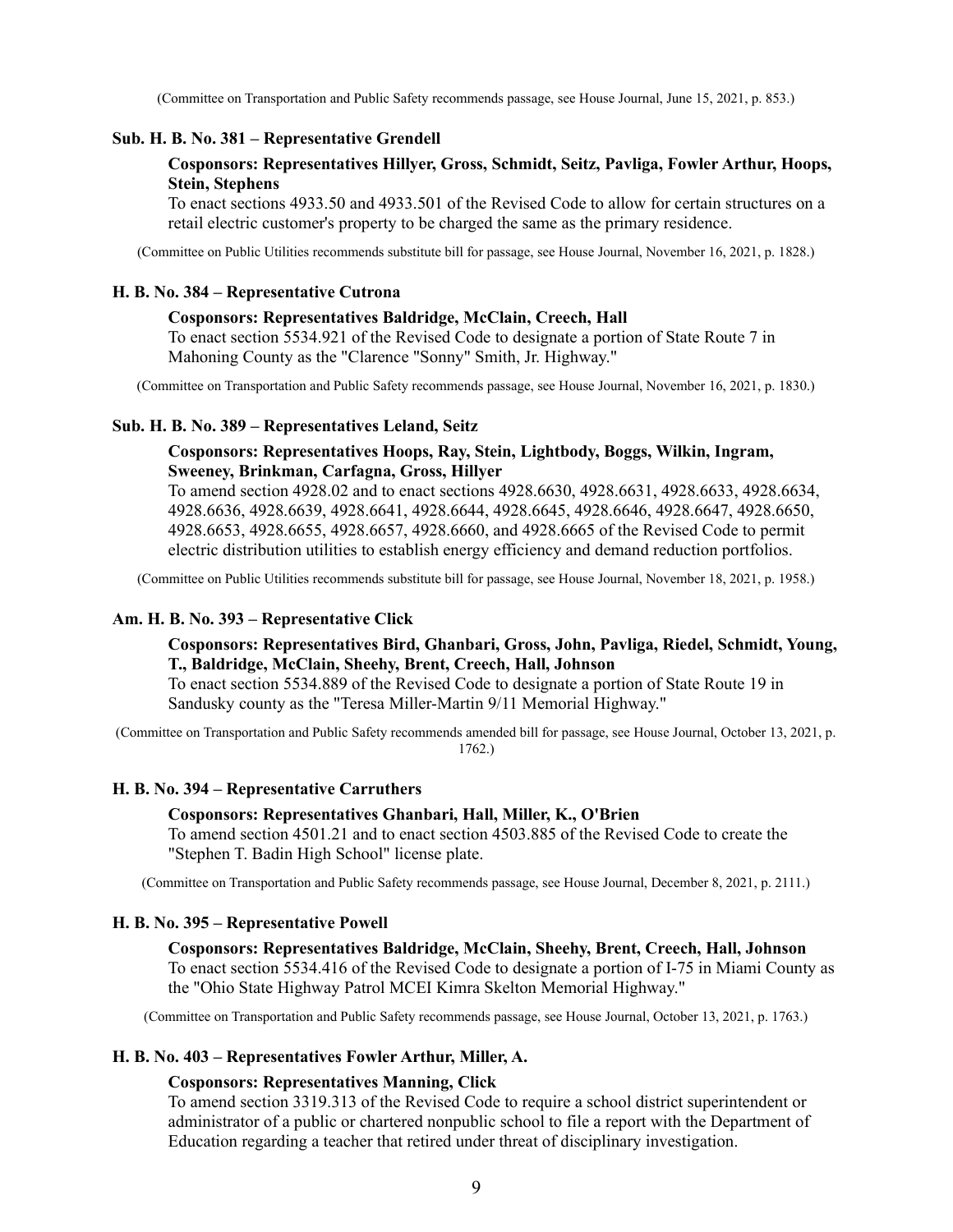(Committee on Primary and Secondary Education recommends passage, see House Journal, March 23, 2022, p. 2612.)

# **H. B. No. 417 – Representative Hillyer**

**Cosponsors: Representatives Fowler Arthur, Click, Loychik, Riedel, Bird, Galonski, Wiggam, Hoops, Schmidt, Baldridge, McClain, Sheehy, Creech, Ghanbari, Hall, Miller, K.** To enact section 5534.54 of the Revised Code to designate a portion of U.S. Route 36 in Tuscarawas County as the "Robert E. Turney Memorial Highway."

(Committee on Transportation and Public Safety recommends passage, see House Journal, October 27, 2021, p. 1792.)

# **Sub. H. B. No. 441 – Representatives Wiggam, Cutrona**

**Cosponsors: Representatives Cross, Grendell, Hall, Carruthers, Loychik, Stoltzfus, Riedel, Plummer, Bird, Jordan, Gross, Fowler Arthur, Schmidt, Swearingen, Brinkman, Click, Jones, Edwards, Zeltwanger, Merrin, Lipps, McClain, Powell, Baldridge, John, Kick, Creech, Stein, Holmes, Johnson, Wilkin, Young, B., Dean**

To enact sections 1355.01, 1355.011, 1355.02, 1355.03, 1355.04, 1355.05, 1355.06, 1355.07, 1355.08, 1355.09, and 1355.10 of the Revised Code relating to the censorship of users' expressions by social media platforms.

(Committee on Civil Justice recommends substitute bill for passage, see House Journal, May 5, 2022, p. 2718.)

# **Am. H. B. No. 453 – Representative Jarrells**

# **Cosponsors: Representatives White, Howse, Lightbody, Ingram, O'Brien, Ray, Sobecki, Upchurch, Blackshear, Brent, Boggs, Sweeney, Smith, M., Miranda, Leland, Young, T., Kick, Baldridge, Lepore-Hagan**

To amend section 4501.21 and to enact section 4503.519 of the Revised Code to create the "Recovery is Beautiful" license plate.

(Committee on Transportation and Public Safety recommends amended bill for passage, see House Journal, February 9, 2022, p. 2397.)

# **H. B. No. 469 – Representative Grendell**

# **Cosponsors: Representatives Baldridge, McClain, Creech, Hall, Miller, K.**

To enact section 5534.924 of the Revised Code to designate a portion of State Route 87 in Geauga County as the "Dr. Steven Takacs Memorial Highway."

(Committee on Transportation and Public Safety recommends passage, see House Journal, November 16, 2021, p. 1830.)

# **H. B. No. 473 – Representative White**

**Cosponsors: Representatives Kick, Patton, Schmidt, Fowler Arthur, Hoops, Pavliga, Click, Miller, J., Lipps, Troy, Plummer, Young, T., Baldridge, McClain, Ghanbari, Hall, Miller, K., O'Brien**

To enact section 5534.845 of the Revised Code to designate portions of State Route 48 in Montgomery County as the "Sgt. Kevin J. Lannon Memorial Way" and "Sgt. Cameron H. Thomas Memorial Way."

(Committee on Transportation and Public Safety recommends passage, see House Journal, December 8, 2021, p. 2111.)

# **Sub. H. B. No. 488 – Representatives Grendell, Galonski**

#### **Cosponsors: Representatives Seitz, Weinstein, Gross**

To amend sections 305.14, 309.09, 309.10, 1545.07, 2101.19, 2109.21, 2111.01, 2111.011, 2111.02, 2111.021, 2111.022, 2111.03, 2111.031, 2111.04, 2111.041, 2111.05, 2111.06, 2111.08, 2111.091, 2111.12, 2111.13, 2111.131, 2111.18, 2111.181, 2111.19, 2111.20, 2111.23, 2111.26, 2111.33, 2111.37, 2111.38, 2111.39, 2111.44, 2111.46, 2111.47, 2111.49, 2111.50, 2112.01, and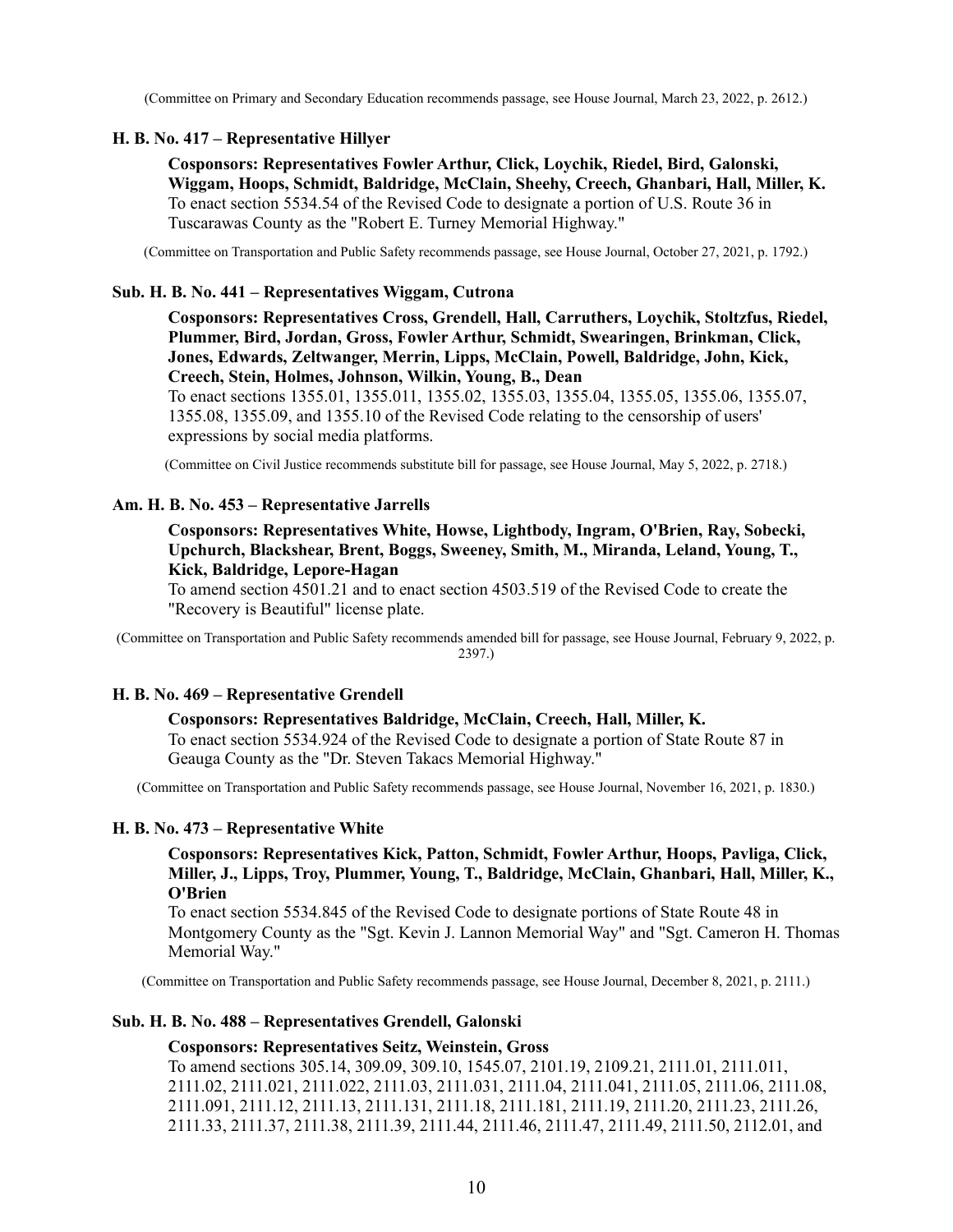2303.201 and to repeal sections 2111.07, 2111.15, 2111.34, 2111.35, 2111.36, and 2111.45 of the Revised Code to make changes to the Guardianship Law and to authorize a court of common pleas or county court to employ an attorney under certain circumstances to provide legal services to the court.

(Committee on Civil Justice recommends substitute bill for passage, see House Journal, April 6, 2022, p. 2682.)

### **H. B. No. 493 – Representative Liston**

#### **Cosponsors: Representatives Sheehy, Lepore-Hagan, O'Brien**

To amend section 4501.21 and to enact section 4503.741 of the Revised Code to create the "Ohio House Rabbit Rescue" license plate.

(Committee on Transportation and Public Safety recommends passage, see House Journal, March 9, 2022, p. 2562.)

### **H. B. No. 502 – Representative Hall**

### **Cosponsors: Representatives Brent, Creech, Johnson, Miranda, O'Brien**

To amend section 4501.21 and to enact section 4503.582 of the Revised Code to create the "P.A.W.S." license plate.

(Committee on Transportation and Public Safety recommends passage, see House Journal, February 9, 2022, p. 2398.)

# **H. B. No. 516 – Representative Hoops**

# **Cosponsors: Representatives Baldridge, Sheehy, Brent, Ghanbari, Hall, Johnson, Miller, K., O'Brien, Young, B.**

To enact section 5534.836 of the Revised Code to designate U.S. Route 224 in Putnam County as the "Putnam County Veterans Memorial Highway."

(Committee on Transportation and Public Safety recommends passage, see House Journal, February 16, 2022, p. 2433.)

# **H. B. No. 521 – Representative Hillyer**

# **Cosponsors: Representatives Baldridge, Sheehy, Brent, Ghanbari, Hall, Johnson, Miller, K., Miranda, O'Brien, Young, B.**

To enact section 5534.608 of the Revised Code to designate an overpass over U.S. Route 250 in Tuscarawas County as the "Specialist Ronald Gene Johnson Memorial Overpass."

(Committee on Transportation and Public Safety recommends passage, see House Journal, February 16, 2022, p. 2433.)

# **H. B. No. 526 – Representative Lipps**

#### **Cosponsors: Representatives Baldridge, McClain, Sheehy, Hall**

To enact section 5534.915 of the Revised Code to designate a portion of U.S. Route 22 in Warren County the "Lester and Mary Oeder Memorial Highway."

(Committee on Transportation and Public Safety recommends passage, see House Journal, March 30, 2022, p. 2640.)

### **H. B. No. 527 – Representative Lipps**

### **Cosponsors: Representatives Baldridge, Miranda, O'Brien**

To amend section 4501.21 and to enact section 4503.704 of the Revised Code to create the "Shriners" specialty license plate.

(Committee on Transportation and Public Safety recommends passage, see House Journal, February 9, 2022, p. 2398.)

### **H. B. No. 555 – Representative Ray**

# **Cosponsors: Representatives Kick, Baldridge, McClain, Sheehy, Ghanbari, Hall, Johnson, Lepore-Hagan, Miller, K., O'Brien, Young, B.**

To enact section 5534.434 of the Revised Code to designate a portion of U.S. Route 42 in Medina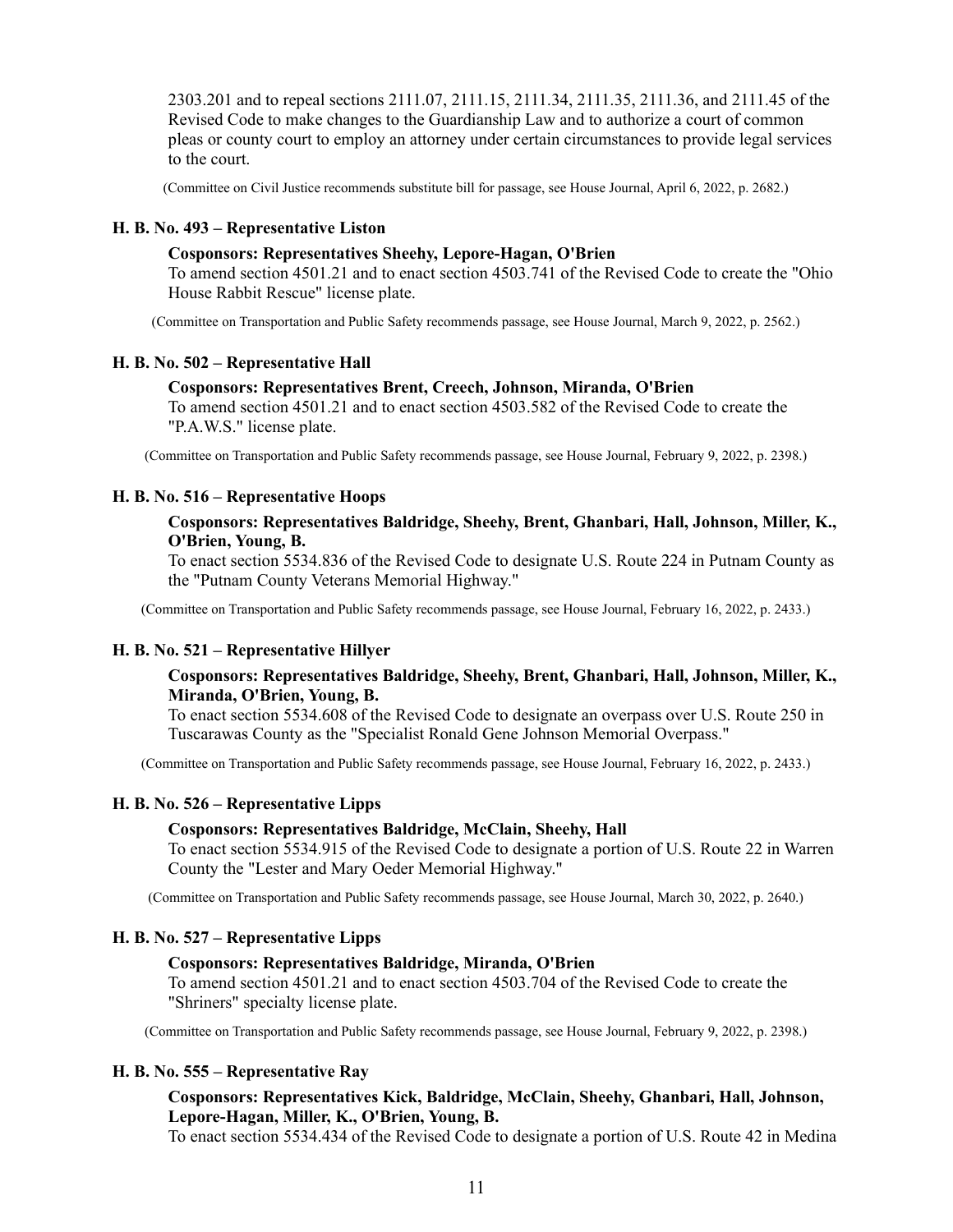County as the "Captain 'Smokey' Carl Edward Summers Memorial Highway."

(Committee on Transportation and Public Safety recommends passage, see House Journal, March 9, 2022, p. 2563.)

### **H. B. No. 563 – Representatives Fowler Arthur, Ferguson**

**Cosponsors: Representatives Jordan, Stein, Hillyer, Brinkman, Click, Plummer, Holmes, Creech, Loychik, Riedel, Merrin, Cross, Carruthers, Stoltzfus, Pavliga, Dean, Wiggam, Hall, Gross, Edwards, Johnson, Zeltwanger, McClain, John, Lampton, Stewart, Powell** To amend section 5321.01 and to enact section 5325.01 of the Revised Code to limit local regulation of short-term rental property.

(Committee on State and Local Government recommends passage, see House Journal, May 11, 2022, p. 2726.)

### **Sub. H. B. No. 578 – Representative Roemer**

# **Cosponsors: Representatives Baldridge, McClain, Sheehy, Brent, Creech, Lepore-Hagan, O'Brien**

To amend sections 4501.21 and 4503.715 and to enact sections 4503.519, 4503.582, 4503.704, 4503.741, 4503.885, 4503.886, 5534.417, 5534.434, 5534.435, 5534.54, 5534.608, 5534.641, 5534.836, 5534.845, 5534.889, 5534.915, 5534.921, and 5534.924 of the Revised Code to create and amend various license plates and designate memorial highways.

(Committee on Transportation and Public Safety recommends substitute bill for passage, see House Journal, May 18, 2022, p. 2754.)

# **H. B. No. 584 – Representative Grendell**

# **Cosponsors: Representatives Baldridge, McClain, Sheehy, Hall, Lepore-Hagan, Miller, K., Miranda, Young, B.**

To enact section 5534.641 of the Revised Code to designate a portion of State Route 44 in Geauga County as the "Veterans Legacy Highway."

(Committee on Transportation and Public Safety recommends passage, see House Journal, March 23, 2022, p. 2609.)

#### **H. B. No. 589 – Representative Ferguson**

# **Cosponsors: Representatives Baldridge, McClain, Sheehy, Hall, Lepore-Hagan, Miller, K., Miranda, Young, B.**

To enact section 5534.435 of the Revised Code to designate a portion of State Route 7 in Jefferson County as the "Sheriff Fredrick J. Abdalla Memorial Highway."

(Committee on Transportation and Public Safety recommends passage, see House Journal, March 23, 2022, p. 2609.)

### **H. C. R. No. 19 – Representative Jordan**

# **Cosponsors: Representatives Ferguson, McClain, Stein, Riedel, Zeltwanger, Vitale, Merrin, Gross, Bird**

To urge Congress to pass the "Federal Reserve Transparency Act of 2021."

(Committee on Financial Institutions recommends adoption, see House Journal, June 22, 2021, p. 875.)

# **Am. H. R. No. 75 – Representatives Miller, J., Miller, A.**

#### **Cosponsors: Representatives Gross, Lampton**

To recognize the Ohio National Guard for exemplary service in assisting food banks and in providing support for medical facilities, testing facilities, correctional institutions, long-term care facilities, and vaccine distribution during the COVID-19 pandemic.

(Committee on Armed Services and Veterans Affairs recommends amended resolution for adoption, see House Journal, May 18, 2022, p. 2757.)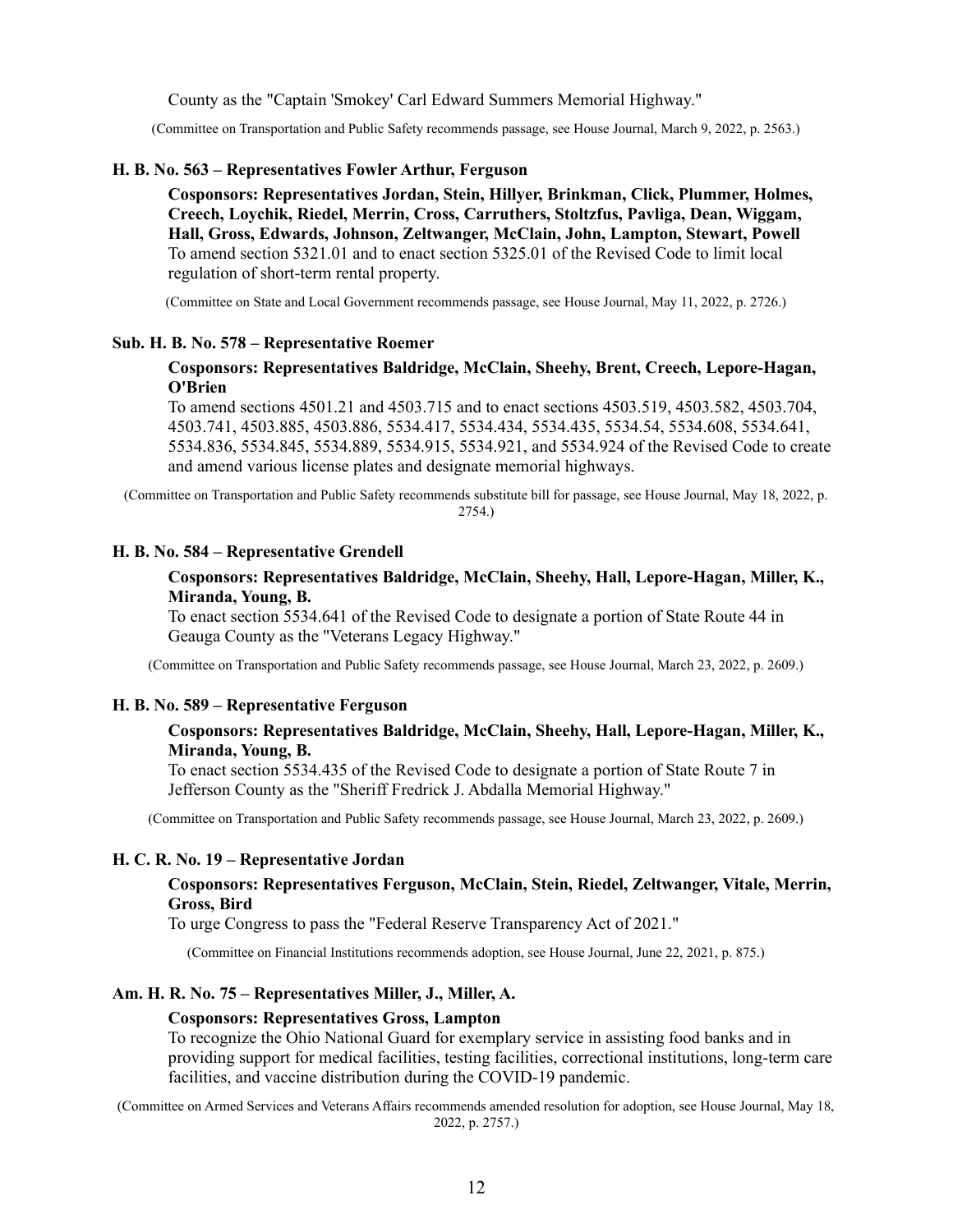### **H. R. No. 194 – Representatives Stoltzfus, Ginter**

**Cosponsors: Representatives Bird, Click, Ferguson, Gross, Hall, Johnson, Powell, Riedel, Schmidt, White, Young, B., Wiggam, John, Creech, Dean, Fowler Arthur** To urge the United States Commission on International Religious Freedom to take whatever action is necessary to address and rectify the situation described in this resolution, and consider adding Canada to the Special Watch List of countries where the government engages in violations of religious freedom.

(Committee on State and Local Government recommends adoption, see House Journal, May 23, 2022, p. 2785.)

#### **S. B. No. 26 – Senator Hottinger**

**Cosponsors: Senators Kunze, Blessing, Hoagland, Schaffer, Antonio, Cirino, Craig, Fedor, Gavarone, Hackett, Johnson, McColley, O'Brien, Peterson, Reineke, Romanchuk, Rulli, Sykes, Thomas, Williams, Wilson, Yuko Representatives Baldridge, Hall, O'Brien** To enact section 5534.409 of the Revised Code to designate a portion of State Route 93, in Perry County, as the "Crooksville Firefighters David Theisen and Stephen Carletti Memorial Highway."

(House committee on Transportation and Public Safety recommends passage, see House Journal, May 18, 2021, p. 745.) (Senate recommends passage, see Senate Journal, May 5, 2021, p. 359.) (Senate committee on Transportation recommends passage, see Senate Journal, May 5, 2021, p. 356.)

#### **Am. Sub. S. B. No. 156 – Senator Roegner**

**Cosponsors: Senators Blessing, Brenner, Cirino, Gavarone, Hoagland, Huffman, S., Johnson, Lang, McColley, O'Brien, Peterson, Romanchuk, Rulli, Schaffer, Wilson** To amend section 9.68 of the Revised Code regarding the regulation of knives.

(House committee on Government Oversight recommends amended bill for passage, see House Journal, April 12, 2022, p. 2703.) (Senate recommends passage, see Senate Journal, October 20, 2021, p. 1526.)

(Senate committee on Veterans and Public Safety recommends substitute bill for passage, see Senate Journal, October 20, 2021,

#### p. 1522.)

#### **Sub. S. B. No. 160 – Senator O'Brien**

# **Cosponsors: Senators Cirino, Schaffer, Hackett, Hoagland, Johnson, Fedor, Antonio, Blessing, Brenner, Craig, Dolan, Gavarone, Huffman, S., Kunze, Lang, Maharath, Manning, McColley, Peterson, Reineke, Roegner, Romanchuk, Rulli, Schuring, Sykes, Thomas, Williams, Wilson, Yuko**

To amend sections 173.42, 3712.06, and 3727.75 and to enact sections 3721.141, 4501.029, and 5162.75 of the Revised Code to require certain entities to inform veterans and their spouses about available health care benefits, to require the Department of Medicaid to inform a veteran who applies for Medicaid about the county veterans service commission, to authorize the Bureau of Motor Vehicles to provide veteran residential information to a county veterans service commission and a member of the General Assembly, and to name this act the Veteran Information Act.

(House committee on Armed Services and Veterans Affairs recommends substitute bill for passage, see House Journal, May 12,

2022, p. 2733.)

(Senate recommends passage, see Senate Journal, June 9, 2021, p. 447.)

(Senate committee on Veterans and Public Safety recommends passage, see Senate Journal, June 2, 2021, p. 435.)

# **S. B. No. 282 – Senator O'Brien**

**Cosponsors: Senators Blessing, Cirino, Dolan, Fedor, Gavarone, Hackett, Hoagland, Hottinger, Huffman, S., Kunze, Lang, Manning, Peterson, Reineke, Roegner, Rulli, Schaffer, Thomas, Williams, Wilson, Yuko Representatives Baldridge, Sheehy, Creech, Lepore-Hagan, O'Brien**

To enact section 5534.821 of the Revised Code to designate a bridge that is part of State Route 304 in the city of Hubbard in Trumbull County as the "Purple Heart Veterans Memorial Bridge."